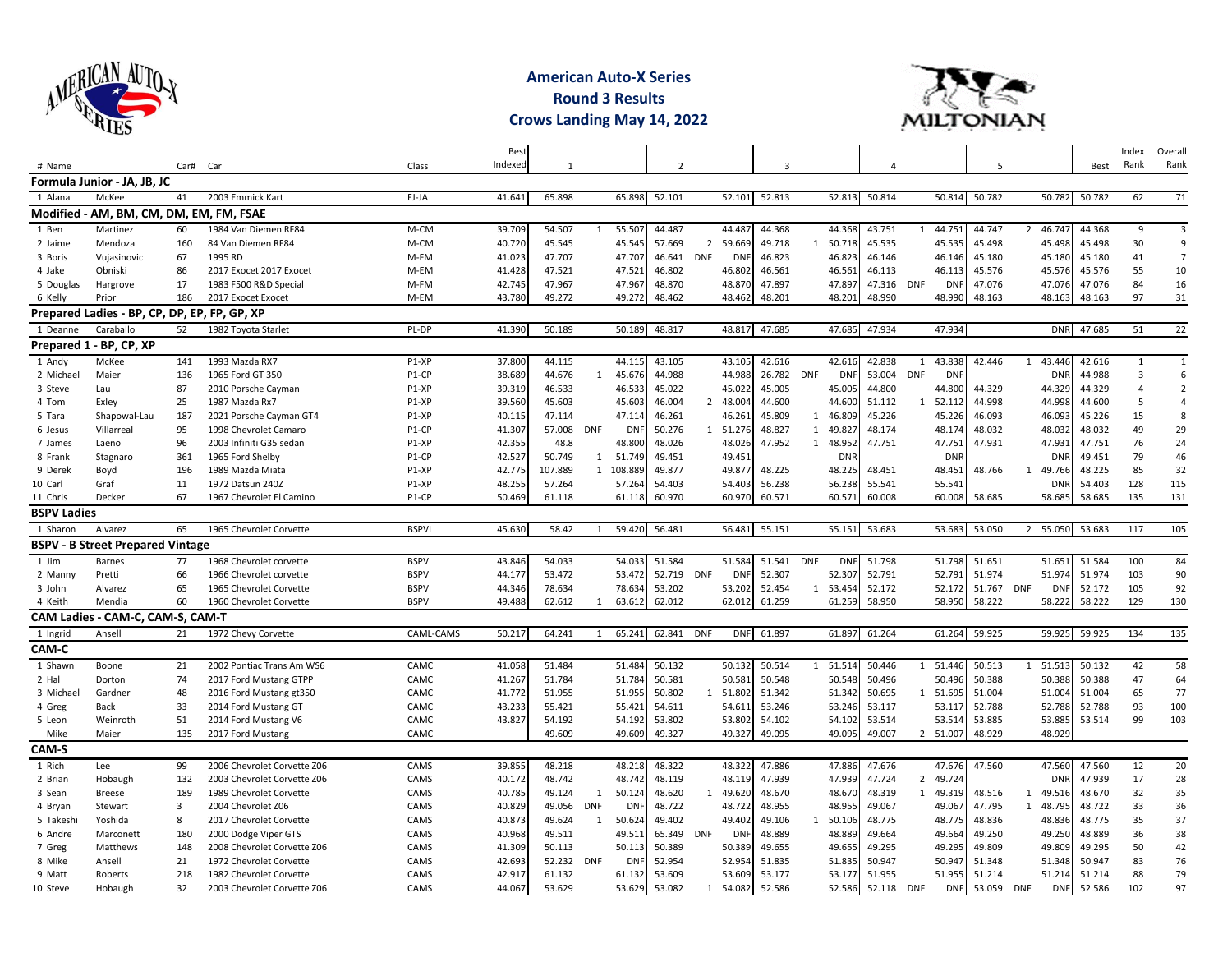| 11 Andy           | Craig                                        | 151      | 2005 Chevrolet Corvette                                         | CAMS    | 44.857 | 53.529     |                | 53.529     |            |            | <b>DNR</b> |               |     | <b>DNR</b>    |                  |              | <b>DNF</b> |               |                | <b>DNR</b>       | 53.529           | 110            | 104 |
|-------------------|----------------------------------------------|----------|-----------------------------------------------------------------|---------|--------|------------|----------------|------------|------------|------------|------------|---------------|-----|---------------|------------------|--------------|------------|---------------|----------------|------------------|------------------|----------------|-----|
| 12 Adam           | Craig                                        | 51       | 2005 Chevrolet C6                                               | CAMS    | 45.386 | 57.413     |                | 57.413     | 54.160     |            | 54.160     |               |     | <b>DNR</b>    |                  |              | <b>DNF</b> |               |                | <b>DNR</b>       | 54.160           | 115            | 111 |
| Anthon            | Shahin                                       | q        | 1990 Chevrolet Corvette C4                                      | CAMS    |        | <b>DNW</b> |                | <b>DNW</b> | <b>DNW</b> |            | <b>DNW</b> | <b>DNW</b>    |     | <b>DNW</b>    | <b>DNW</b>       |              | <b>DNW</b> | <b>DNW</b>    |                | <b>DNW</b>       |                  |                |     |
| CAM-T             |                                              |          |                                                                 |         |        |            |                |            |            |            |            |               |     |               |                  |              |            |               |                |                  |                  |                |     |
| 1 Curt            | Hill                                         | 54       | 1972 Chevrolet Blazer                                           | CAMT    | 40.324 | 51.982     |                | 51.982     | 50.567     |            | 50.567     | 49.791        |     | 1 50.791      | 49.417           |              | 49.417     | 49.739        |                | 49.739           | 49.417           | 20             | 45  |
| 2 Nick            | Relampagos                                   | 18       | 1965 Chevrolet Chevelle                                         | CAMT    | 40.538 | 51.377     | 2              | 53.377     | 50.727     | 1          | 51.727     | 50.694        |     | 1 51.694      | 50.695           |              | 50.695     | 49.680        |                | 49.680           | 49.680           | 24             | 49  |
| 3 Rick            | Ray                                          | 17       | 1971 Chevrolet Camaro                                           | CAMT    | 40.968 | 50.724     |                | 50.724     | 49.962     | <b>DNF</b> | DN         | 49.782        |     | 1 50.782      | 50.286           | 1            | 51.286     | 50.207        |                | 50.207           | 50.207           | 37             | 61  |
| 4 Mark            | Owen                                         | 22       | 1973 Chevrolet Camaro                                           | CAMT    | 41.014 | 51.482 DNF |                | <b>DNF</b> | 51.688     |            | 51.688     | 50.263        |     | 50.263        | 50.731           |              | 50.731     | 49.244        | DNF            | <b>DNF</b>       | 50.263           | 39             | 63  |
| 5 Todd            | Liebelt                                      | 812      | 1965 Chevrolet Chevelle SS                                      | CAMT    | 41.298 | 52.333     |                | 52.333     | 52.080     |            | 52.080     | 52.329        |     | 52.329        | 50.611           |              | 50.611     | 50.280        | $\overline{2}$ | 52.280           | 50.611           | 48             | 66  |
| 6 Darren          |                                              | 669      | 1969 Chevrolet Camaro                                           | CAMT    | 41.392 | 51.872     |                | 51.872     | 52.096     |            | 52.09      | 57.258        | DNF | DNI           | 50.726           |              | 50.726     | 50.762        |                | 1 51.762         | 50.726           | 53             | 68  |
|                   | Voges                                        |          |                                                                 |         |        |            |                |            | 51.846     |            |            | 50.927        |     |               | 51.206           | 1            | 52.206     | 50.673        | 1              |                  | 50.927           | 60             | 73  |
| 7 James           | West                                         | 41<br>19 | 1966 Chevrolet El Camino                                        | CAMT    | 41.556 | 51.691     |                | 51.691     | 52.938     |            | 51.846     |               |     | 50.927        |                  |              |            | 52.305        |                | 51.673<br>52.305 | 52.305           | 82             | 93  |
| 8 Nick            | Grucza                                       |          | 1994 Ford Mustang GT<br>1965 Chevrolet Chevelle Malibu          | CAMT    | 42.680 | 58.777     |                | 58.777     |            |            | 52.938     | 52.360        |     | 52.360        | 52.749<br>52.569 |              | 52.749     | 52.566        |                |                  | 52.566           | 87             | 96  |
| 9 Kevin           | Reidy                                        | 826      |                                                                 | CAMT    | 42.893 | 53.187     |                | 53.187     | 52.805     | <b>DNF</b> | DN         | 54.140        |     | 54.140        |                  |              | 52.569     |               |                | 52.566           |                  |                |     |
| 10 David          | Whisnant                                     | 10       | 1965 Ford Mustang                                               | CAMT    | 44.335 | 54.167     | DNF            | <b>DN</b>  | 55.273     |            | 55.27      | 54.882        |     | 54.882        | 54.333           |              | 54.333     | 53.356        | 1              | 54.356           | 54.333           | 104            | 114 |
| 11 Kirk           | Meline                                       | 113      | 1993 Ford Mustang                                               | CAMT    | 46.055 | 58.186     |                | 58.186     | 57.771     | 1          | 58.77      | 56.440        |     | 56.440        | 56.952           |              | 56.952     | 56.727        |                | 56.727           | 56.440           | 118            | 123 |
| 12 Tom            | Cuschieri                                    | 44       | 1971 Chevrolet Camaro                                           | CAMT    | 49.491 | 60.651     |                | 60.651     |            |            | DNI        |               |     | DNR           |                  |              | <b>DNF</b> |               |                | <b>DNR</b>       | 60.651           | 130            | 137 |
| Kyle              | Corbett                                      | 68       | 1968 Ford Mustang                                               | CAMT    |        | <b>DNW</b> |                | <b>DNW</b> | <b>DNW</b> |            | <b>DNW</b> | <b>DNW</b>    |     | <b>DNW</b>    | <b>DNW</b>       |              | <b>DNW</b> | <b>DNW</b>    |                | <b>DNW</b>       |                  |                |     |
| Jim               | Corbett                                      | 64       | 1964 Mercury Comet                                              | CAMT    |        | <b>DNW</b> |                | <b>DNW</b> | <b>DNW</b> |            | <b>DNW</b> | <b>DNW</b>    |     | <b>DNW</b>    | <b>DNW</b>       |              | <b>DNW</b> | <b>DNW</b>    |                | <b>DNW</b>       |                  |                |     |
|                   |                                              |          | Street Prepared Ladies - ASP, BSP, CSP, DSP, ESP, FSP, OSP, SSP |         |        |            |                |            |            |            |            |               |     |               |                  |              |            |               |                |                  |                  |                |     |
| Renee             | Russell                                      | 92       | 1990 Mazda Miata                                                | SPL-CSP | 41.258 | 66.8 DNF   |                | <b>DNF</b> | 49.541     |            |            | 49.541 48.435 |     | 48.435        | 47.753           |              | 47.753     | 47.460        | 1              | 48.460           | 47.753           | 46             | 25  |
|                   | Street Prepared 1 - ASP, BSP, CSP, OSP, SSP  |          |                                                                 |         |        |            |                |            |            |            |            |               |     |               |                  |              |            |               |                |                  |                  |                |     |
| 1 Jeff            | Wong                                         | 146      | 2019 Chevrolet Corvette                                         | SP1-SSP | 38.118 | 45.147     | $2^{\circ}$    | 47.147     | 45.255     | 1          | 46.255     | 44.687        |     | 44.687        | 44.947           | 1            | 45.947     | 44.820        |                | 44.820           | 44.687           | $\overline{2}$ | 5   |
| 2 Nicole          | Wong                                         | 46       | 2019 Chevrolet Corvette                                         | SP1-SSP | 39.587 | 47.5       | 1              | 48.500     | 46.473     |            | 46.473     | 46.451        | 1   | 47.451        | 46.410           |              | 46.410     | 46.556        |                | 46.556           | 46.410           | $\overline{7}$ | 11  |
| 3 Todd            | Winstanley                                   | 41       | 2008 Honda S2000                                                | SP1-BSP | 39.906 | 47.854     | 1              | 48.854     | 47.899     | 1          | 48.899     | 46.989        |     | 46.989        | 47.295           | 1            | 48.295     | 46.839        |                | 46.839           | 46.839           | 13             | 14  |
| 4 Vince           | Russell                                      | 192      | 1990 Mazda Miata                                                | SP1-CSP | 40.16: | 46.884     |                | 1 47.884   | 46.923     |            | 46.923     | 48.148        | 1   | 49.148        | 46.483           |              | 46.483     | 46.132        | 1              | 47.132           | 46.483           | 16             | 12  |
| 5 Brenna          | Comacchio                                    | 4        | 2008 Honda S2000                                                | SP1-BSP | 40.702 | 51.249     | $\mathbf{1}$   | 52.249     | 49.344     |            | 49.344     | 49.481        |     | 49.481        | 49.464           |              | 49.464     | 47.773        |                | 47.773           | 47.773           | 28             | 27  |
| 6 Tom             | Kubo                                         | 92       | 1991 Mazda Miata                                                | SP1-CSP | 40.843 | 48.728     | 1              | 49.728     | 52.975 DNF |            | DNI        | 47.914        |     | 47.914        | 48.018           |              | 48.018     | 47.272        |                | 47.272           | 47.272           | 34             | 17  |
| 7 Micah           | McElravy                                     | 31       | 1991 Mazda Miata                                                | SP1-CSP | 41.019 | 48.573     |                | 48.573     | 48.214     |            | 48.214     | 48.737        |     | 48.737        | 47.476           |              | 47.476     | 47.595        |                | 47.595           | 47.476           | 40             | 19  |
| 8 Dave            | Johnson                                      | 35       | 2016 Ford Focus RS                                              | SP1-ASP | 43.341 | 52.344     |                | 52.344     | 51.677     |            | 51.67      | 51.293        |     | 51.293        | 51.050           |              | 51.050     |               |                | <b>DNR</b>       | 51.050           | 94             | 78  |
| 9 Katie           | Kelly                                        | 42       | 1973 Porsche 914/4                                              | SP1-OSP | 49.802 | 59.828     |                | 59.828     | 59.361     |            | 59.361     | 58.619        |     | 58.619        | 57.910           |              | 57.910     | 58.477        |                | 58.477           | 57.910           | 132            | 129 |
| 10 Craig          | Sarachene                                    | 420      | 1973 Porsche 914 2.0                                            | SP1-OSP | 50.547 | 90.532     |                | 90.532     | 61.554     |            | 61.554     | 60.198        |     | 60.198        | 58.776           |              | 58.776     | 59.244        |                | 59.244           | 58.776           | 136            | 134 |
| Chris             | Cox                                          | 136      | 2015 Ford GT350 R                                               | SP1-ASP | 39.560 | 48.3       | 1              | 49.300     | 47.043     |            | 47.043     | 46.596        |     | 46.596        | 47.008           |              | 47.008     | 46.650        | 1              | 47.650           | 46.596           | 6              | 13  |
| Pilar             | Miranda                                      | 36       | 2015 Ford GT350R                                                | SP1-ASP | 41.722 | 53.907     |                | 53.907     | 50.395     |            | 50.395     | 49.796        |     | 49.796        | 49.434           |              | 49.434     | 49.143        |                | 49.143           | 49.143           | 64             | 39  |
|                   |                                              |          |                                                                 |         |        |            |                |            |            |            |            |               |     |               |                  |              |            |               |                |                  |                  |                |     |
|                   | <b>Street Modified Ladies - SM, SMF, SSM</b> |          |                                                                 |         |        |            |                |            |            |            |            |               |     |               |                  |              |            |               |                |                  |                  |                |     |
| 1 Patricia        | Berlant                                      | 128      | 2002 Chevrolet Z06                                              | SML-SSM | 51.884 | 58.907     |                | 58.907     | 84.051     | 1          | 85.051     | 58.759        |     | 58.759 58.934 |                  |              | 58.934     | 57.842        | 1              | 58.842           | 58.759           | 138            | 133 |
|                   | <b>Street Modified - SM, SMF, SSM</b>        |          |                                                                 |         |        |            |                |            |            |            |            |               |     |               |                  |              |            |               |                |                  |                  |                |     |
| 1 Isaac           | Acks                                         | 71       | 2006 Mitsubishi Lancer Evo                                      | SM-SM   | 41.41  | 48.649     | 1              | 49.649     | 48.586     |            | 48.586     | 47.942        |     | 47.942        | 47.957           |              | 47.957     | 47.714        |                | 47.714           | 47.714           | 54             | 23  |
| 2 Eric            | Gnesa                                        | 93       | 2009 Porsche Cayman S                                           | SM-SSM  | 41.485 | 49.296     | 1              | 50.296     | 48.192     |            | 48.192     | 47.357        |     | 47.357        | 46.983           |              | 46.983     | 46.353        |                | 2 48.353         | 46.983           | 56             | 15  |
| 3 Lisa            | Gnesa                                        | 193      | 2009 Porsche Cayman S                                           | SM-SSM  | 41.882 | 69.811     | $\mathbf{1}$   | 70.811     | 48.618     |            | 48.618     | 47.432        |     | 47.432        | 47.805           | 1            | 48.805     | 47.384        | 1              | 48.384           | 47.432           | 68             | 18  |
| 4 Rick            | Bronner                                      | 777      | 2000 Chevrolet Corvette                                         | SM-SSM  | 44.919 | 53.609     |                | 53.609     | 51.181     |            | 51.18      | 50.872        |     | 50.872        |                  |              | <b>DNF</b> |               |                | <b>DNR</b>       | 50.872           | 111            | 72  |
| 5 Mas             | Vang                                         | 94       | 1994 Nissan Sentra SE-R                                         | SM-SMF  | 45.546 | 56.576     |                | 56.576     | 54.677     | 1          | 55.67      | 54.323        | 1   | 55.323        | 54.150           |              | 54.150     | 53.901        |                | 53.901           | 53.901           | 116            | 109 |
| 6 Kristian        | Hoffmann                                     | 142      | 1989 Honda CRX                                                  | SM-SMF  | 47.494 | 56.589     | 1              | 57.589     | 56.206     |            | 56.206     | 56.276        | 1   | 57.276        |                  |              | DNF        |               |                | <b>DNR</b>       | 56.206           | 125            | 121 |
| 7 Nate            | Berlant                                      | 28       | 2002 Chevrolet Z06                                              | SM-SSM  | 47.933 | 55.301     |                | 55.301     | 54.805     |            | 54.805     | 54.285        |     | 54.285        | 54.922           |              | 54.922     | 53.540        | $\overline{2}$ | 55.540           | 54.285           | 127            | 112 |
| 8 Darin           | Nelms                                        | 66       | 2001 Mazda Miata                                                | SM-SSM  | 49.822 | 59.136     |                | 59.136     | 59.426     |            | 59.426     | 57.159        |     | 57.159        | 57.277           | 1            | 58.277     | 56.424        |                | 56.424           | 56.424           | 133            | 122 |
| SS                |                                              |          |                                                                 |         |        |            |                |            |            |            |            |               |     |               |                  |              |            |               |                |                  |                  |                |     |
|                   |                                              |          | 2015 Porsche GT3                                                |         |        |            |                |            |            |            |            |               |     |               |                  |              |            |               |                |                  |                  |                |     |
| 1 Eric            | Lam                                          | 78       |                                                                 | SS      | 39.685 | 49.767     |                | 49.767     | 48.626     | 1          | 49.626     | 47.986        |     | 47.986        | 47.642           |              | 47.642     | 47.846        |                | 47.846           | 47.642<br>47.761 | 8              | 21  |
| 2 Alex            | Muresan                                      | 156      | 2011 Porsche GT3                                                | SS      | 39.784 | 49.08      |                | 49.080     | 48.737     |            | 48.737     | 48.210        |     | 48.210        | 47.697           | 1            | 48.697     | 47.761        |                | 47.761           |                  | 10             | 26  |
| 3 Alan            | Patterson                                    | 43       | 2017 Dodge Viper ACR                                            | SS      | 41.132 | 51.915     |                | 51.915     | 50.404     |            | 50.40      | 50.742        |     | 50.742        | 50.197           |              | 50.197     | 49.379        |                | 49.379           | 49.379           | 43             | 44  |
| 4 Jeff            | Glorioso                                     | 98       | 2017 Chevrolet GRAND SPORT                                      | SS      | 41.672 | 54.113     | -5             | 59.113     | 53.526     |            | 53.526     | 52.824        | 1   | 53.824        | 51.624           |              | 51.624     | 50.027        |                | 50.027           | 50.027           | 63             | 55  |
| 5 Susan           | Fontaine                                     | 181      | 2018 Porsche GT3                                                | SS      | 42.207 | 51.911     |                | 51.911     | 52.066     | 1          | 53.066     | 51.982        |     |               | 51.982 51.680    |              | 51.680     | 50.669        |                | 50.669           | 50.669           | 71             | 67  |
| 6 Boris           | Elpiner                                      | 184      | 2018 Porsche 718 Cayman GTS                                     | SS      | 42.258 | 53.161     |                | 53.161     | 52.420     |            | 52.420     | 51.900        |     |               | 51.900 50.730    |              | 50.730     | 50.947        |                | 50.947           | 50.730           | 73             | 69  |
| 7 TB              | Muresan                                      | 56       | 2011 Porsche GT3                                                | SS      | 42.428 | 53.484     |                | 53.484     | 52.685     |            | 52.685     | 52.409        |     | 52.409        | 52.264           |              | 52.264     | 50.935        |                | 50.935           | 50.935           | 78             | 75  |
| 8 David           | Mills                                        | 477      | 2010 Chevrolet Corvette ZR1                                     | SS      | 42.931 | 53.213 DNF |                | <b>DNF</b> | 51.909     |            | 51.909     | 51.517 DNF    |     | <b>DNF</b>    | 51.990           | $\mathbf{1}$ | 52.990     | 51.539        |                | 51.539           | 51.539           | 89             | 82  |
| 9 EJ              | Fontaine                                     | 81       | 2018 Porsche GT3                                                | SS      | 43.040 | 55.232     | $\mathbf{1}$   | 56.232     | 54.804     |            | 54.804     | 51.669        |     |               | 51.669 52.467    |              | 52.467     | 77.087        | DNF            | <b>DNF</b>       | 51.669           | 91             | 85  |
| 10 Michael        | Baryla                                       | 14       | 2016 McLaren 570S                                               | SS      | 43.809 | 54.509     | $\overline{2}$ | 56.509     | 52.593     |            | 52.593     | 53.729        |     |               | 53.729 52.624    |              | 1 53.624   | 50.763        |                | 2 52.763         | 52.593           | 98             | 98  |
| Street 1 - AS. BS |                                              |          |                                                                 |         |        |            |                |            |            |            |            |               |     |               |                  |              |            |               |                |                  |                  |                |     |
| 1 Maurice         | Velandia                                     | 61       | 2006 Porsche Cayman S                                           | $S1-BS$ | 40.300 | 50.82      |                | 50.820     | 50.277     |            | 50.277     | 49.437        |     | 49.437        | 50.421           |              | 50.421     | 49.267        |                | 49.267           | 49.267           | 19             | 41  |
| 2 Mack            | Tsang                                        | 188      | 2014 Porsche Cayman S                                           | $S1-AS$ | 40.446 | 52.802     |                | 52.802     | 49.228     | 1          | 50.228     | 49.574        |     | 49.574        | 50.145           |              | 50.145     | 49.265        |                | 49.265           | 49.265           | 22             | 40  |
| 3 Justin          | Tsang                                        | 88       | 2014 Porsche Cayman S                                           | $S1-AS$ | 40.521 | 51.928     |                | 51.928     | 49.550     |            | 49.550     | 49.487        |     | 49.487        | 49.356           |              | 49.356     | 49.612        |                | 1 50.612         | 49.356           | 23             | 43  |
|                   |                                              |          | 2008 Chevrolet Corvette Z06                                     | $S1-AS$ | 40.707 | 50.656     |                | 50.656     | 49.896     |            |            | 49.896 50.121 |     |               | 50.121 49.583    |              |            | 49.583 51.982 |                |                  | 51.982 49.583    | 29             | 47  |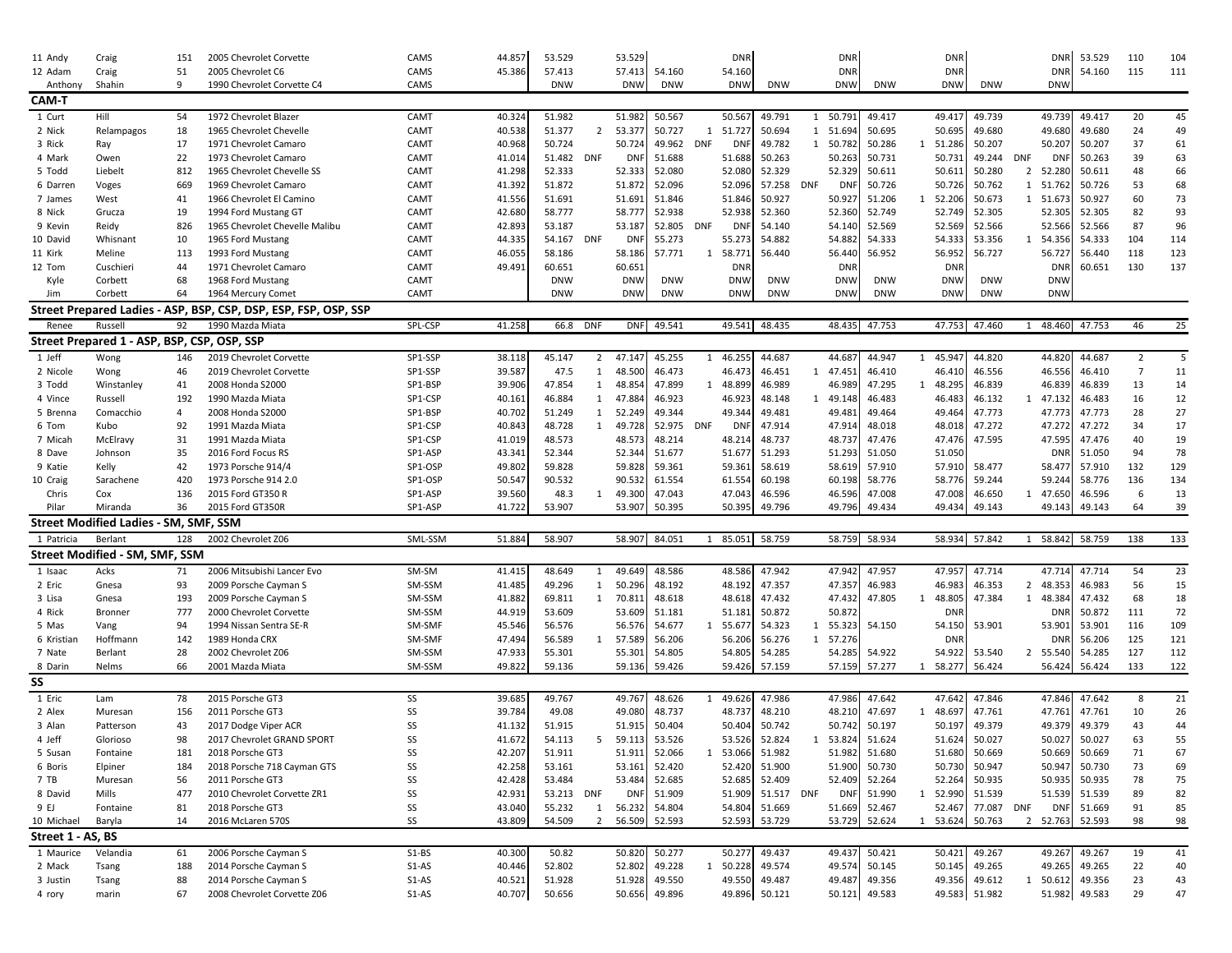| 5 Keith              | <b>Bullock</b>               | 18             | 2002 Chevrolet Corvette                                 | $S1-AS$            | 41.229           | 50.276           |                | 50.276           | 50.698           | <b>DNF</b>             | DNR        | 50.608               | 50.608                 | 50.219        |              | 50.219               | 50.905 |             | 50.905               | 50.219           | 45         | 62         |
|----------------------|------------------------------|----------------|---------------------------------------------------------|--------------------|------------------|------------------|----------------|------------------|------------------|------------------------|------------|----------------------|------------------------|---------------|--------------|----------------------|--------|-------------|----------------------|------------------|------------|------------|
| 6 Darren             | Shortes                      | 57             | 2002 Chevrolet Corvett Z06                              | $S1-AS$            | 41.817           | 52.925           |                | 52.925           | 52.691           | 52.691                 |            | 52.326               | 52.326                 | 51.760        |              | 51.760               | 50.935 |             | 50.935               | 50.935           | 66         | 74         |
| 7 Vernon             | Head                         | 75             | 2001 Chevrolet Z06                                      | $S1-AS$            | 42.181           | 53.046           | 1              | 54.046           | 52.783           | 52.783                 |            | 52.104               | 52.104                 | 51.679        |              | 51.679               | 51.378 |             | 51.378               | 51.378           | 70         | 81         |
| 8 Jeff               | Small                        | 33             | 2012 Chevrolet Corvette Z06                             | $S1-AS$            | 43.471           | 58.44            |                | 58.440           | 56.628           | 56.628                 |            | 54.398               | 54.398                 | 53.723        |              | 53.723               | 52.949 |             | 52.949               | 52.949           | 95         | 102        |
| 9 Steve              | Small                        | 70             | 2015 Chevrolet Camaro SS 1LE                            | $S1-AS$            | 44.569           | 58.743           |                | 58.743           | 55.484           | 55.484                 |            | 54.287               | 54.287                 | 55.621        |              | 55.621               | 54.859 |             | 54.859               | 54.287           | 107        | 113        |
| 10 Brian             | Reidy                        | 624            | 2019 Infiniti Q50s Red sport                            | $S1-AS$            | 46.611           | 60.916           |                | 60.916           | 57.771           | 57.771                 |            | 57.732               | 57.732                 | 57.342        |              | 57.342               | 56.774 |             | 56.774               | 56.774           | 122        | 125        |
| Street 2 - DS, FS    |                              |                |                                                         |                    |                  |                  |                |                  |                  |                        |            |                      |                        |               |              |                      |        |             |                      |                  |            |            |
| 1 John               | Rowe                         | 24             | 2019 Honda Civic Type R                                 | $S2-DS$            | 40.416           | 50.02            |                | 50.020           | 50.055           | $2^{\circ}$<br>52.055  |            | 50.308               | 50.308                 | 50.145        |              | 50.145               | 50.072 |             | 50.072               | 50.020           | 21         | 54         |
| 2 Lloyd              | Feaver                       | 5              | 2020 Ford Mustang                                       | $S2-DS$            | 40.994           | 52.478           |                | 52.478           | 51.769           | 51.769                 |            | 52.114               | 53.114<br>$\mathbf{1}$ | 50.736        |              | 50.736               | 54.775 | 3<br>57.775 |                      | 50.736           | 38         | 70         |
| 3 Eileen             | Blando                       | 19             | 2022 Subaru BRZ                                         | $S2-DS$            | 41.818           | 52.125           | 1              | 53.125           | 51.964           | 51.964                 |            | 52.151               | 52.151                 | 52.447        |              | 52.447               | 51.756 |             | 51.756               | 51.756           | 67         | 87         |
| 4 Rich               | <b>Bishop</b>                | 240            | 2017 BMW M240ix                                         | S2-FS              | 41.989           | 52.598           |                | 52.598           | 51.910           | 51.910                 |            | 51.932               | 51.932                 | 51.584        |              | 51.584               | 51.022 | 3 54.022    |                      | 51.584           | 69         | 83         |
| 5 Fred               | Campbell                     | 12             | 1999 BMW M3                                             | S2-DS              | 42.293           | 53.341           |                | 53.341           | 59.913           | 60.913<br>1            |            | 52.410               | 52.410                 | 52.343        |              | 52.343               | 52.951 |             | 52.951               | 52.343           | 74         | 94         |
| 6 Ernesto            | Lopez                        | 636            | 2018 Chevrolet Camaro                                   | S <sub>2</sub> -FS | 42.335           | 56.634           |                | 56.634           | 53.978           | 53.978                 |            | 53.349               | 53.349                 | 52.456        |              | 52.456               | 52.009 |             | 52.009               | 52.009           | 75         | 91         |
| 7 Nick               | Mercadante                   | 34             | 2018 BMW M2                                             | $S2-DS$            | 42.369           | 55.083           |                | 55.083           | 52.929           | 1 53.929               |            | 52.438               | 52.438                 | 53.003        |              | 53.003               |        |             | <b>DNR</b>           | 52.438           | 77         | 95         |
| 8 Gary               | Fazekas                      | 46             | 2019 Ford Mustang                                       | S2-FS              | 43.028           | 53.215           |                | 53.215           | 52.985           | 1 53.985               |            | 52.924               | 52.924                 | 53.170        |              | 53.170               | 52.860 |             | 52.860               | 52.860           | 90         | 101        |
| 9 Gary               | Hogan                        | 125            | 2018 Ford Mustang                                       | S2-FS              | 43.758           | 54.76            |                | 54.760           | 55.702           | 55.702                 |            | 54.626               | 54.626                 | 55.845        |              | 55.845               | 53.757 |             | 53.757               | 53.757           | 96         | 107        |
| 10 Alex              | Riedel                       | 43             | 2018 BMW M2                                             | $S2-DS$            | 44.032           | 61.439           |                | 61.439           | 57.513           | 57.513                 |            | 55.056               | 55.056                 | 54.496        |              | 54.496               | 54.767 |             | 54.767               | 54.496           | 101        | 116        |
| 11 Michael           | Scott                        | 29             | 2021 Subaru WRX                                         | $S2-DS$            | 46.360           | 58.679           |                | 58.679           | 59.332           | $\mathbf{1}$<br>60.332 |            | 57.958               | 57.958                 | 57.378        |              | 57.378               | 56.377 | 1 57.377    |                      | 57.377           | 119        | 127        |
| 12 Sean              | Davis                        | 53             | 2021 Audi S4                                            | $S2-DS$            | 46.567           | 61.167           |                | 61.167           | 58.040           | 58.040                 |            | 57.840               | 57.840                 | 57.633        |              | 57.633               | 58.043 |             | 58.043               | 57.633           | 121        | 128        |
| 13 Chuck             | Eastham                      | $\overline{2}$ | 2010 Audi A6 Avant                                      | S2-FS              | 47.829           | 61.211           |                | 61.211           | 59.656           | 59.656                 |            | 59.973               | 59.973                 | 61.859        |              | 61.859               | 58.758 |             | 58.758               | 58.758           | 126        | 132        |
| 14 Kexin             | Jiang                        | 23             | 2016 Lexus RC200T                                       | S2-FS              | 53.370           | 70.647           |                | 70.647           | 68.837 DNF       |                        | <b>DNF</b> | 65.566               | 65.566                 | 69.635        |              | 69.635               | 65.681 |             | 65.681               | 65.566           | 139        | 140        |
| Street 3 - CS, ES    |                              |                |                                                         |                    |                  |                  |                |                  |                  |                        |            |                      |                        |               |              |                      |        |             |                      |                  |            |            |
| 1 Teresa             | Neidel-McKee                 | 141            | 2000 Porsche Boxster                                    | S3-CS              | 42.614           | 54.438           |                | 54.438           | 53.540           | 53.540                 |            | 52.304               | 1 53.304               | 52.610        |              | 52.610               | 52.670 |             | 52.670               | 52.610           | 81         | 99         |
| 2 Andrei             | Stasevich                    | $\mathbf{1}$   | 2004 Nissan 350z convertible                            | S3-CS              | 51.051           | 66.505           |                | 66.505           | 67.249           | 67.249                 |            | 64.084               | 64.084                 | 63.939        |              | 63.939               | 63.026 |             | 63.026               | 63.026           | 137        | 138        |
| Street 4 - GS, HS    |                              |                |                                                         |                    |                  |                  |                |                  |                  |                        |            |                      |                        |               |              |                      |        |             |                      |                  |            |            |
| 1 Matt               | Falcone                      | 11             | 2005 BMW 330ci                                          | $S4-GS$            | 45.003           | 60.996           |                | 60.996           | 58.036           | 58.036                 | 57.341     |                      |                        | 57.341 57.128 |              | 57.128 56.679        |        |             | 56.679               | 56.679           | 112        | 124        |
|                      | <b>Street Touring Ladies</b> |                |                                                         |                    |                  |                  |                |                  |                  |                        |            |                      |                        |               |              |                      |        |             |                      |                  |            |            |
| 1 Monica             |                              | 141            | 2021 Subaru BRZ                                         | STL-STR            | 41.553           | 55.646           | $\overline{2}$ | 57.646           | 55.587           | 55.587                 |            | 50.185               | 50.185                 | 55.475        |              | 55.475               | 54.639 |             | 54.639               | 50.185           | 59         | 60         |
| 2 Cindy              | Huang<br>Ngo                 | 411            | 2022 Subaru BRZ                                         | STL-STR            | 46.370           | 66.788           |                | 66.788           | 59.078           | 59.078                 |            | 57.064               | 58.064<br>1            | 56.680        | <b>DNF</b>   | <b>DNF</b>           | 56.003 |             | 56.003               | 56.003           | 120        | 119        |
|                      |                              |                |                                                         |                    |                  |                  |                |                  |                  |                        |            |                      |                        |               |              |                      |        |             |                      |                  |            |            |
|                      |                              |                |                                                         |                    |                  |                  |                |                  |                  |                        |            |                      |                        |               |              |                      |        |             |                      |                  |            |            |
| <b>STU</b>           |                              |                |                                                         |                    |                  |                  |                |                  |                  |                        |            |                      |                        |               |              |                      |        |             |                      |                  |            |            |
| 1 Jimmy              | Au-Yeung                     | 86             | 2006 Mitsubishi Lancer Evolution SE                     | STU                | 40.195           | 50.091           |                | 50.091           | 49.214           | 49.214                 |            | 49.354               | 1 50.354               | 48.867        | 1            | 49.86                | 48.428 |             | 48.428               | 48.428           | 18         | 34         |
| 2 Paul               | Tibbals                      | 35             | 2006 Subaru STI                                         | STU                | 41.552           | 52.076           | $\mathbf{1}$   | 53.076           | 50.535           | 50.535                 |            | 50.257               | 1 51.257               | 50.063        |              | 50.063               | 50.219 |             | 50.219               | 50.063           | 58         | 56         |
| 3 Steve              | McLaughlin                   | 95             | 2020 Nissan 370Z                                        | STU                | 41.605           | 51.637           |                | 51.637           | 51.324           | 51.324                 |            | 50.927               | 50.927                 | 50.869        |              | 50.869               | 50.127 |             | 50.127               | 50.127           | 61         | 57         |
| 4 Nick               | Michels                      | 113            | 1992 Chevrolet Corvette                                 | STU                | 43.096           | 53.675           |                | 53.675           | 52.621           | 52.621                 |            | 53.385               | 53.385                 | 52.339        |              | 52.339               | 51.923 |             | 51.923               | 51.923           | 92         | 89         |
| 5 Artem              | Rakhov                       | 172            | 2003 BMW M3                                             | STU                | 45.365           | 55.297           |                | 55.297           | 55.843           | 55.843                 |            | 54.898               | 54.898                 | 54.657        |              | 54.657               | 54.511 | 1 55.511    |                      | 54.657           | 114        | 117        |
| 6 Boris              | Lerner                       | 17             | 2012 BMW                                                | STU                | 46.638           | 58.785           |                | 58.785           | 57.544           | 57.544                 |            | 56.379               | 56.379                 | 56.191        |              | 56.191               | 56.221 |             | 56.221               | 56.191           | 123        | 120        |
| <b>STX</b>           |                              |                |                                                         |                    |                  |                  |                |                  |                  |                        |            |                      |                        |               |              |                      |        |             |                      |                  |            |            |
| 1 Kurt               | Wong                         | 26             | 2013 Scion FRS                                          | <b>STX</b>         | 40.568           | 51.165           | 1              | 52.165           | 50.928           | 50.92                  |            | 51.351               | 51.351                 | 50.147        |              | 50.147               | 49.656 |             | 49.656               | 49.656           | 25         | 48         |
| 2 William            | Stanaway                     | 105            | 2013 Scion FR-S                                         | <b>STX</b>         | 40.617           | 51.359           |                | 51.359           | 51.590           | 51.590                 |            | 50.190               | 50.190                 | 50.280        | 1            | 51.280               | 49.715 |             | 49.715               | 49.715           | 26         | 51         |
| 3 Brian              | Stanaway                     | 5              | 2013 Scion FR-S                                         | <b>STX</b>         | 40.618           | 50.081           | 2              | 52.081           | 49.966           | 50.966<br>1            |            | 51.453               | 51.453                 | 49.717        |              | 49.717               | 49.737 | 1 50.737    |                      | 49.717           | 27         | 52         |
| 4 Eric               | Martin                       | 174            | 2013 Scion FRS                                          | <b>STX</b>         | 42.249           | 53.561           |                | 53.561           | 52.487           | 1 53.487               |            | 52.440               | 52.440                 | 52.316        |              | 52.316               | 51.713 |             | 51.713               | 51.713           | 72         | 86         |
|                      |                              |                | Street Touring 1 - STR, STS, STH, SSC, SST, XA, XB, EVX |                    |                  |                  |                |                  |                  |                        |            |                      |                        |               |              |                      |        |             |                      |                  |            |            |
| 1 Arvind             | Govindaraj                   | 117            | 2020 Mazda MX-5                                         | ST1-STR            | 39.801           | 49.578           |                | 49.578           | 50.904           | 50.904                 |            | 49.267               | 49.267                 | 48.491        |              | 48.491               | 48.069 |             | 48.069               | 48.069           | 11         | 30         |
| 2 Praneil            | Prasad                       | 11             | 97 BMW M3                                               | ST1-STR            | 40.050           | 54.483           | <b>DNF</b>     | <b>DNF</b>       | 49.566           | 49.566                 |            | 49.018               | 49.018                 | 48.909        |              | 48.909               | 48.370 |             | 48.370               | 48.370           | 14         | 33         |
| 3 Bill               | Charron                      | 9              | 2015 Subaru BRZ                                         | ST1-SSC            | 40.768           | 51.196           |                | 51.196           | 50.882           | 50.882                 |            | 50.829               | 50.829                 | 51.258        |              | 51.258               | 50.394 |             | 50.394               | 50.394           | 31         | 65         |
| 4 Erik               | Acks                         | 68             | 2022 Subaru BRZ                                         | ST1-STR            | 41.158           | 51.006           |                | 51.006           | 50.007           | 50.007                 |            | 49.770               | 49.770                 | 49.960        |              | 49.960               | 49.708 |             | 49.708               | 49.708           | 44         | 50         |
| 5 Glen               | Anderson                     | 79             | 2022 Subaru BRZ                                         | ST1-STR            | 41.391           | 50.693           |                | 50.693           | 50.745           | 50.745                 |            | 50.540               | 50.540                 | 50.242        | 1            | 51.242               | 49.990 |             | 49.990               | 49.990           | 52         | 53         |
| 6 Connie             | Lu                           | 911            | 1997 BMW M3                                             | ST1-STR            | 41.511           | 52.141           |                | 52.141           | 63.715           | 63.715                 |            | 52.654               | 52.654                 | 50.135        |              | 50.135               | 53.051 |             | 53.051               | 50.135           | 57         | 59         |
| 7 Jeremy             | Chan                         | 647            | 2016 Mazda MX-5 Miata                                   | ST1-STR            | 42.539           | 52.681           | 1              | 53.681           | 53.356           | 54.356<br>1            |            | 51.376               | 51.376                 | 51.781        |              | 51.781               | 63.292 | 1           | 64.292               | 51.376           | 80         | 80         |
| 8 Matt               | Francavilla                  | 67             | 2022 Subaru BRZ                                         | ST1-STR            | 42.882           | 53.024           |                | 53.024           | 52.013           | 1 53.013               |            | 51.791               | 51.791                 | 50.932        | 2            | 52.93                | 51.047 | 1 52.047    |                      | 51.791           | 86         | 88         |
| 9 Kevin              | Kluge                        | 36             | 2007 Mazda MX-5                                         | ST1-STR            | 44.485           | 54.409           |                | 54.409           | 53.752           | 1 54.752               |            | 53.342               | 1 54.342               | 53.727        |              | 53.727               |        |             | <b>DNR</b>           | 53.727           | 106        | 106        |
| 10 Megan             | Anderson                     | 76             | 2022 Subaru BRZ                                         | ST1-STR            | 44.592           | 55.45            |                | 55.450           | 54.326           | 1 55.326               |            | 54.308               | 54.308                 | 53.856        |              | 53.856               | 53.973 |             | 53.973               | 53.856           | 108        | 108        |
| 11 Lance             | Kluge                        | 136            | 2007 Mazda MX-5                                         | ST1-STR            | 44.718           | 58.251           |                | 58.251           | 54.558           | 54.558                 |            | 55.191               | 1 56.191               | 53.360        | $\mathbf{1}$ | 54.360               | 54.008 |             | 54.008               | 54.008           | 109        | 110        |
| 12 Luis              | Luna                         | 420            | 1989 Toyota MR2                                         | ST1-STS            | 45.345           | 56.954           | 1              | 57.954           | 56.908           | <b>DNF</b>             | <b>DNI</b> | 55.979               | 55.979                 | 55.776        |              | 55.776               | 55.801 | DNF         | <b>DNF</b>           | 55.776           | 113        | 118        |
| 13 David             | Reyes                        | $\overline{7}$ | 2022 Tesla Model 3                                      | ST1-EVX            | 47.416           | 60.57            |                | 60.570           | 56.877           | 1 57.877               |            | 57.620               | 57.620                 | 56.371        | 1            | 57.371               | 56.786 |             | 56.786               | 56.786           | 124        | 126        |
| 14 Joey<br>15 Justin | Zhu<br>Zertuche              | 681<br>12      | 2006 Mazda MX5-Miata<br>1999 Mazda Miata                | ST1-STR<br>ST1-STR | 49.708<br>53.382 | 64.781<br>68.412 |                | 64.781<br>68.412 | 63.846<br>64.472 | 63.846<br>64.472       |            | 61.830<br>87.817 DNF | 61.830<br><b>DNF</b>   | 61.169        |              | 61.169<br><b>DNR</b> | 60.035 |             | 60.035<br><b>DNR</b> | 60.035<br>64.472 | 131<br>140 | 136<br>139 |